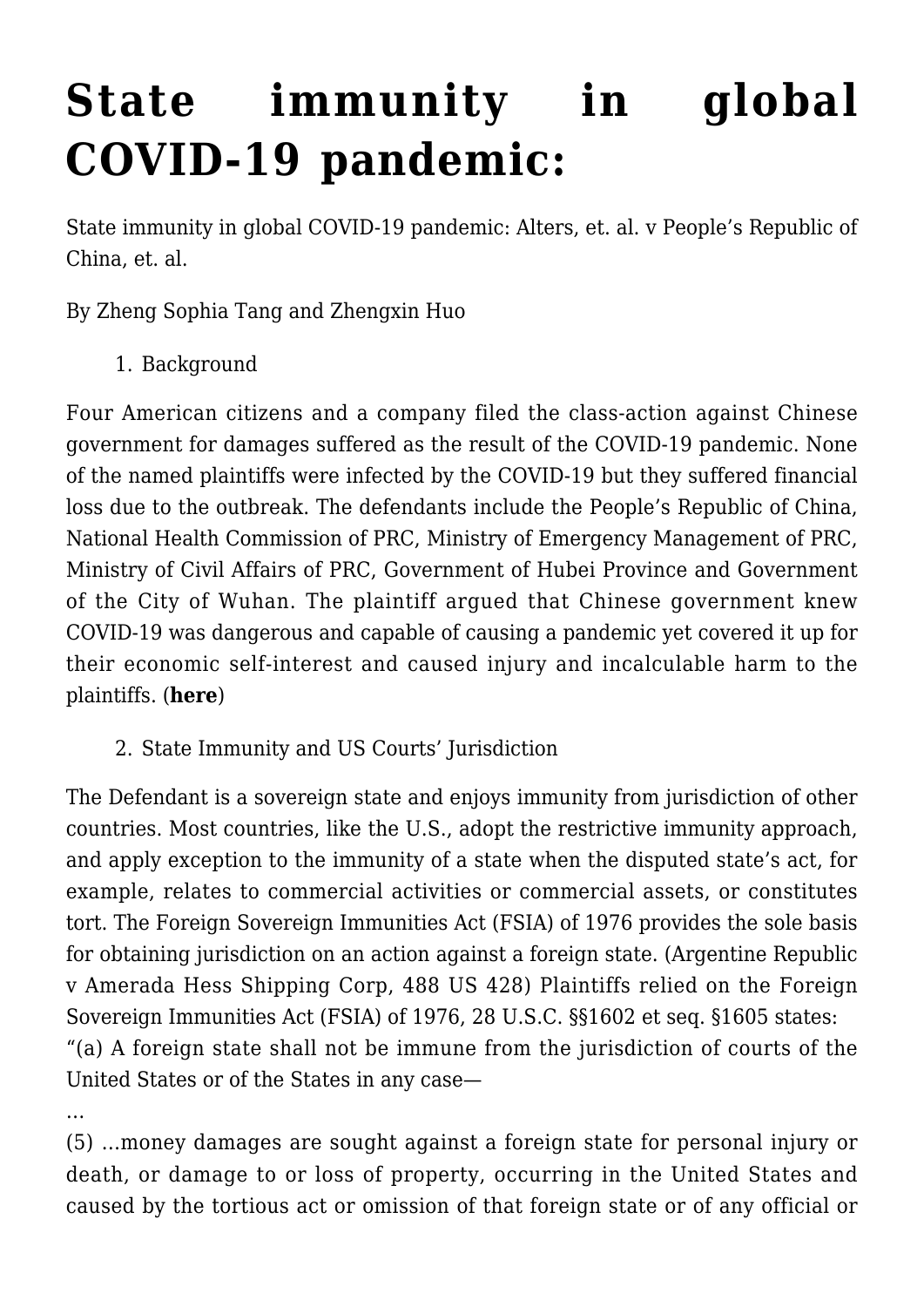employee of that foreign state while acting within the scope of his office or employment; except this paragraph shall not apply to—

(A) any claim based upon the exercise or performance or the failure to exercise or perform a discretionary function regardless of whether the discretion be abused, or

(B)any claim arising out of malicious prosecution, abuse of process, libel, slander, misrepresentation, deceit, or interference with contract rights;"

This is not the first time for China to be sued in the US court under §1605(a)(5) of the FSIA (for example, see Youming Jin et al., v Ministry of State Security et al., 475 F.Supp. 2d 54 (2007); Jin v Ministry of State Security, 557 F.Supp. 2d 131 (2008); Walters v Industrial and Commercial Bank of China, 651 F.2d 280 (2011)), but given the impact of COVID-19 this case probably is the most influential one. The purpose of this provision is to provide the victim the right to claim damages against a foreign state for tortious activities that may be legalised by the foreign law. The U.S. court thus will apply the local law to interpret this provision. Some crucial concepts, such as "tortious act" and "discretionary function", are interpreted by the relevant US law. (Doe v Federal Democratic Republic of Ethiopia, 189 F.Supp. 3d 6 (2016)) However, since the FSIA is a unilateral domestic statute with clear impact in the foreign sovereign and international comity, it is inappropriate to apply the U.S. law, as the national law of a state of equal status, to determine if the foreign state has committed tort. This approach impliedly grants the U.S. and U.S. law the superior position over foreign states and foreign law. If the FSIA aims to protect humanity and basic rights of individuals that are universally recognised and protected, an international law standard instead of U.S. one should be more appropriate.

Anyway, although the U.S. has adopted the restrictive immunity approach and the U.S. standard to protect the tort victim against foreign government, this exception is applied with a high threshold, making the jurisdiction hurdle difficult to cross. Firstly, the alleged tort or omission must occur in the U.S. The Supreme Court in Argentine Republic v Amerada Hess Shipping, 488 US 428 (1989) articulated the "entire tort" rule, holding that the non-commercial tort exception "covers only torts occurring within the territorial jurisdiction of the United States" (Argentine v Amerada, 441) "Entire tort" means only when both tort action and damage occur in the US, jurisdiction may be asserted. (Cabiri v Government of Ghana, 165 F.3d 193 (2d Cir. 1999) Even if the damage caused by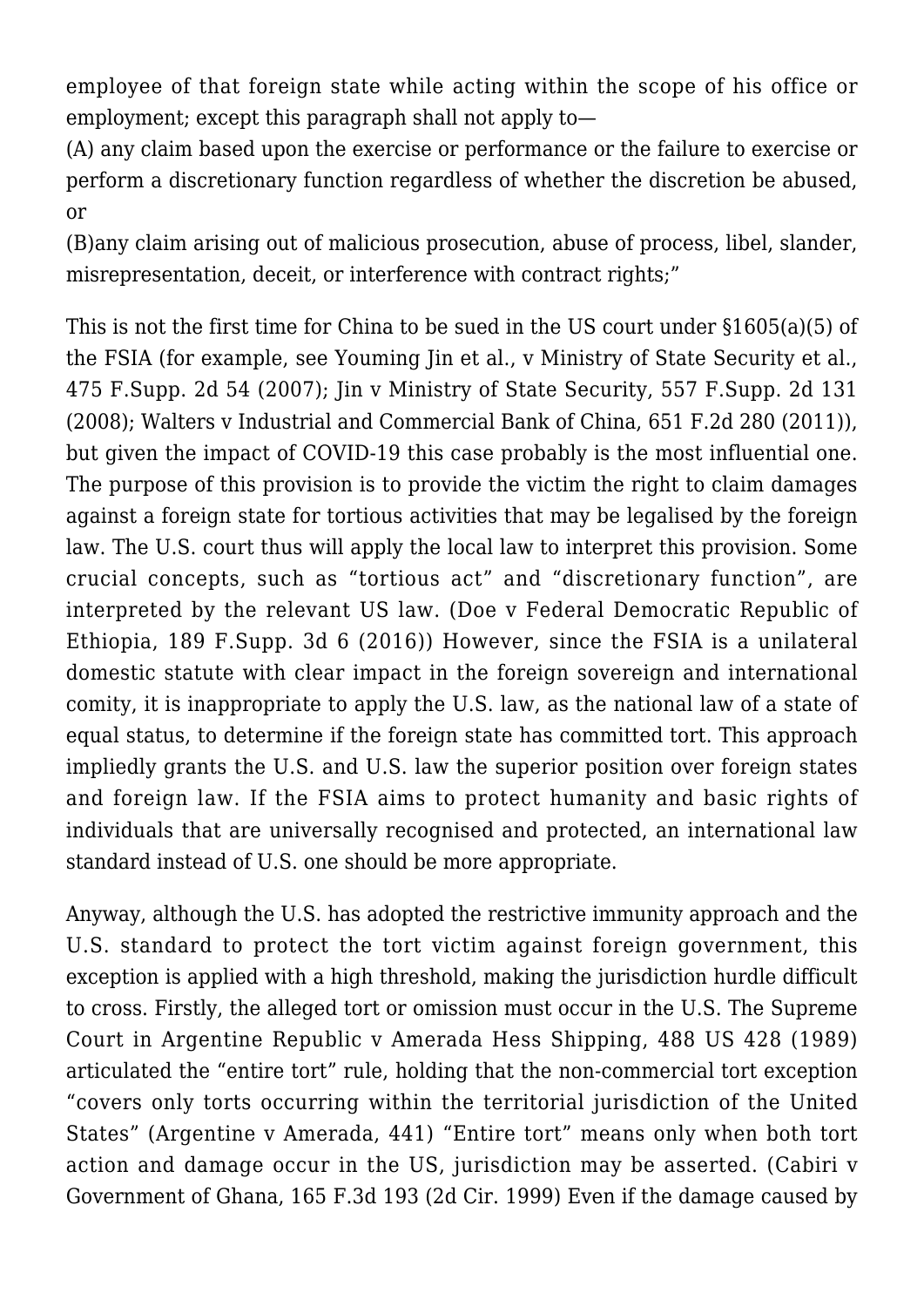COVID-19 occurred in the U.S., the alleged tort conduct of Chinese government were conducted exclusively out of the territory of the U.S. Arguably, the Supreme Court did not consider the situation where tort actions abroad may causing damages in the US in its 1989 judgment. However, there is no authority support extension of jurisdiction to cross-border tort.

Secondly, pursuant to the common law on tort, the plaintiffs should prove the defendants had a duty of care, breached this duty, and the breach caused the foreseeable harm. Chinese government undoubtedly owes the duty of care to Chinese citizens and residents. Does Chinese government owe any duty to nonresidents? Such a duty cannot be found in Chinese domestic law. Relevant duties may be found in international conventions. Art 12 of the International Covenant on Economic, Social and Cultural Rights states a state member should recognise the right of everyone to enjoy the highest standard of health and should take steps necessary for "(t)he prevention, treatment and control of epidemic, endemic, occupational and other diseases". (Art 12(2)(c)) This duty applies to nationals and non-nationals alike. (Art 2(2)) However, none of the named plaintiffs in this suit were infected by COVID-19. The damage is sought for the damage to their commercial and business activities instead of physical or mental health. Furthermore, the International Health Regulation 2005 provides the state parties international obligations to prevent spreading of disease, such as thee duty to notify WHO of all events which may constitute a public health emergency of international concern within its territory within 24 hours of assessment of public health information (Art 6(1)) and sharing information (Art 8), but these obligations are not directly owed to individuals and cannot be directly enforced by individuals in ordinary courts. It is thus hard to argue Chinese government owes the plaintiff a duty of care.

Even if the plaintiffs seek damages for personal injury. It is difficult to prove China has breached the duty and the breach "caused" the COVID-19 outbreak in the US or other part of the world. Since COVID-19 is a new virus with many details remaining unknown, it takes time to truly understand the virus and be able to contain the spread of the disease. Therefore, when the first case of "a mysterious pneumonia" was discovered in Wuhan in December 2019, there was no enough knowledge and information to piece together an accurate picture of a yet-to-be-identified new virus, let alone to predict its risk of quick spreading and the later global pandemic. After the first case was identified on 31 December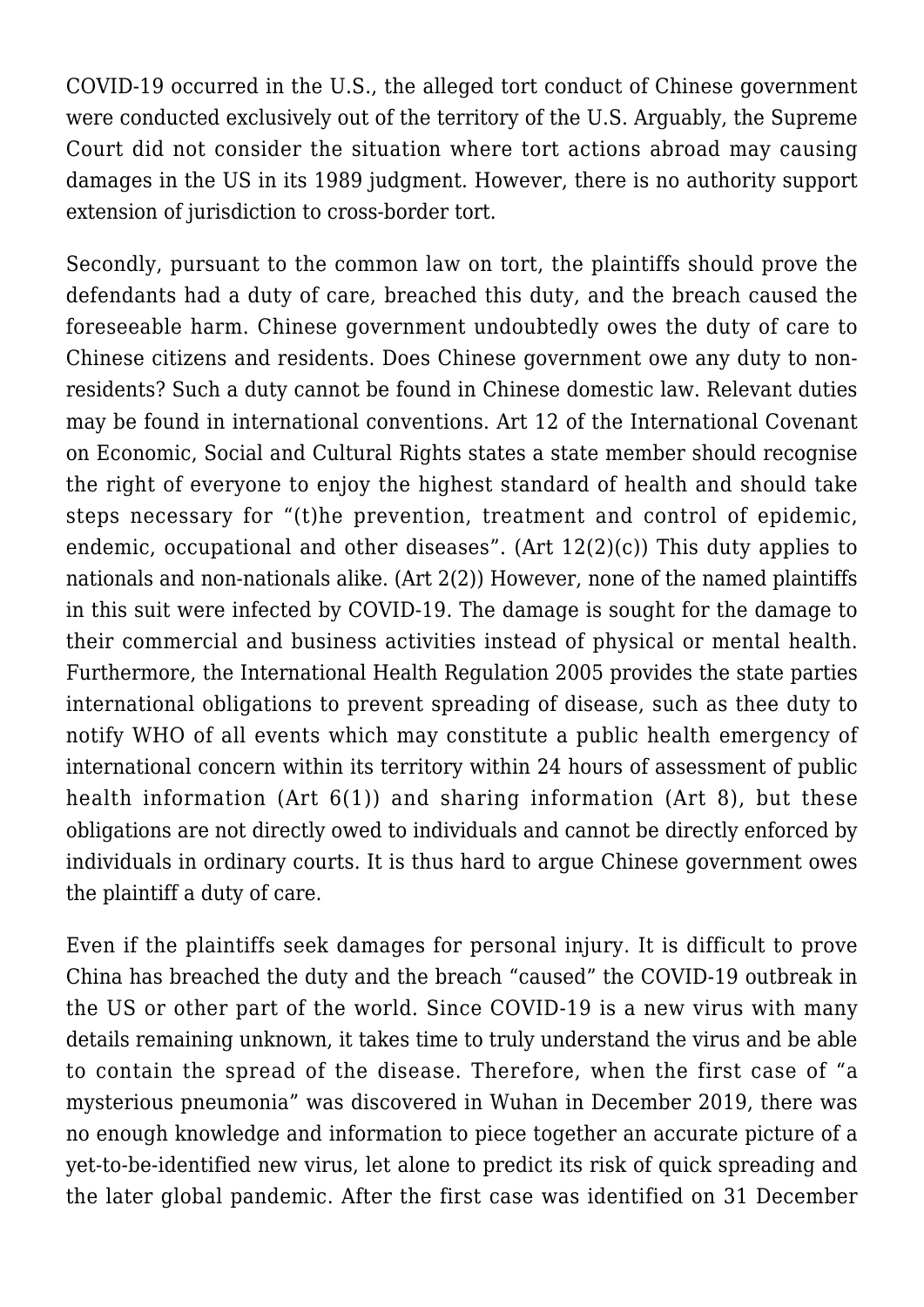2019, Wuhan airport started to screen passengers from 3 Jan 2020, WHO issued travel restriction instruction on 5 Jan, and COVID-19 was only identified on 7 Jan. On 8 Jan, the first suspected case was reported in Thailand. It shows that the Chinese government responded quickly and the virus spread out of China before enough information was collected to understand it. After the seriousness of COVID-19 was confirmed, China has adopted the most restrictive measures, including lockdown the City of Wuhan and put the whole country under full or partial quarantine to contain the disease, which was a critical move to slow the spread of the virus to the rest of the world by two or three weeks. It is hard to argue that Chinese government has breached the duty. It is even harder to claim that the conduct of Chinese government caused the outbreak in the US. US confirmed the first case on 21 Jan, evacuated citizens out of Wuhan on 26 Jan and started visa travel ban on Chinese travellers on 8 Feb. Only 10 cases were confirmed in the US by 10 Feb. It suggests that the later outbreak in the US was not caused by the Chinese government. As of now, China is the only country in the whole world which has brought the COVID-19 pandemic back under control.

Finally, a foreign state does no loss immunity under §1605(a)(5) of the FSIA for discretionary conducts. The discretion shield aims to "prevent judicial 'secondguessing' of legislative and administrative decisions grounded in social, economic, and political policy through the medium of an action in tort. The exception … protects only governmental actions and decisions based on considerations of public policy." (Berkovitz v US, 486 U.S. 531, 546-37) Discretion is assessed by a two-limb test. Firstly, if the defendant followed any statute, regulation, or policy specifically prescribing a course of action, the conduct was non-discretionary. Secondly, if, in the absence of regulatory guide, the defendant's decision was grounded in social, economic, or political goals, such an action is deemed the exercise of discretion. (Berkovitz, 531) An exercise of power contrary to regulatory guidance is not shielded by the discretion exemption. (Doe v Ethiopia, 26) Measures adopted to prevent epidemic are largely discretion-based, which closely related to the local economy and culture.

## 3. Likely Response from China

As mentioned above, it is not the first case that China was sued before an American court; therefore, the likely response from China can be predicted. A general judgment is that the Chinese government will reiterate its position in case of need that it will accept no suit against it at a domestic American court, and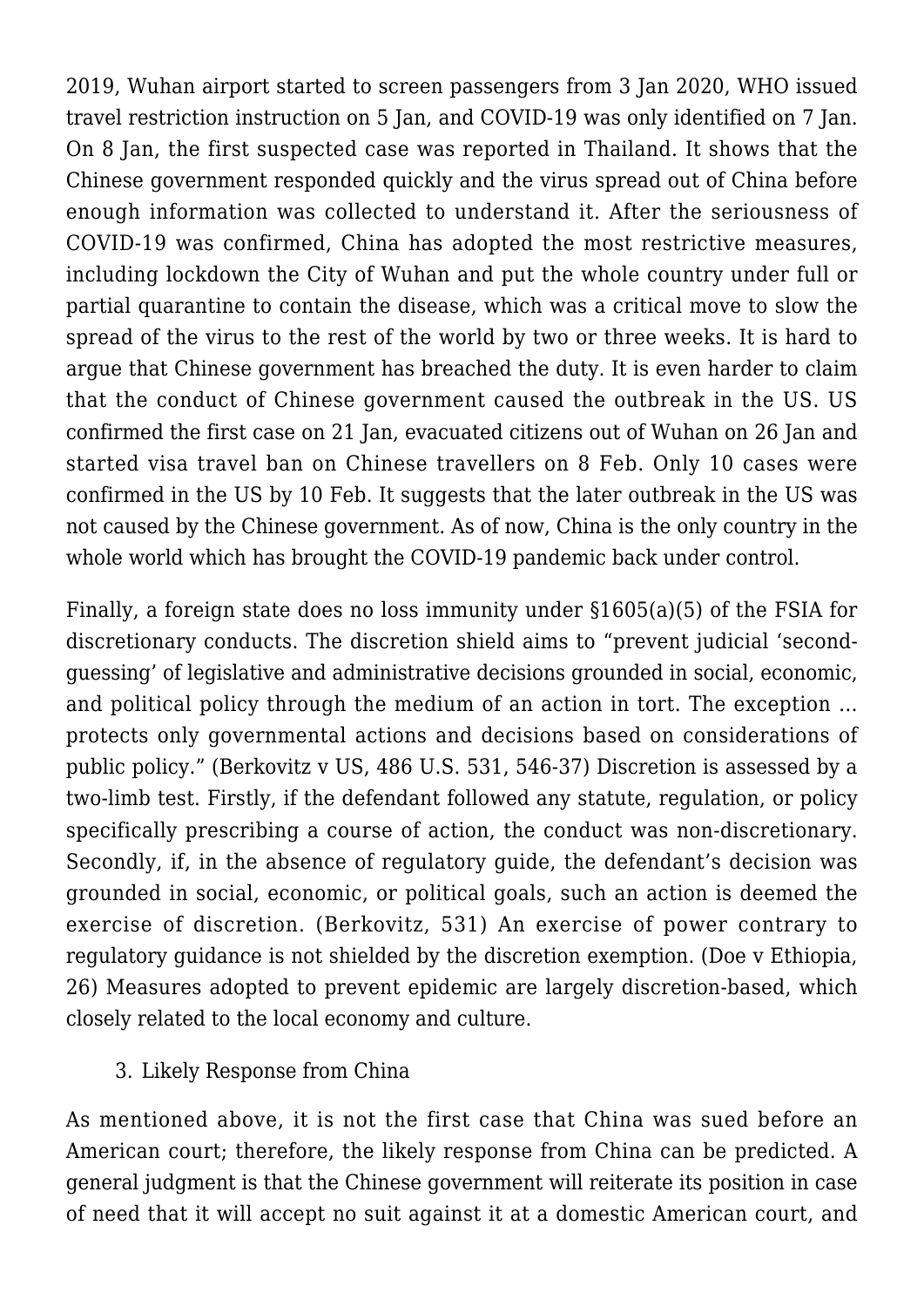China will not enter into appearance before the American court.

Unlike the U.S., China is one of the few countries that insist on absolute immunity approach. This has been clearly affirmed by the continuous assertion of absolute immunity by its central government in various occasions. (Russell Jackson et al. v People's Republic of China, 794 F.2d 1490, 1494 (11th Cir. 1986); Memorandum sent by the Chinese Embassy in Washington, DC, in Morris v. People's Republic of China, 478 F. Supp. 2d 561 (S.D.N.Y. 2007). It is worth mentioning that on 14 September2005, the then Chinese Foreign Minister signed the 2004 United Nations Convention on Jurisdictional Immunities of States and Their Property (not yet in force), which is understood by some observers to be a signal that China is switching to endorse the restrictive approach in relation to the application of the principle of state immunity. Nonetheless, it is still too early to conclude that China has abandoned the absolute doctrine, and has chosen to embrace the restrictive doctrine, insofar as the Standing Committee of the NPC has not ratified the United Nations Convention on Jurisdictional Immunities of States and Their Property so far, and there is no signal to suggest the NPC should do so in the foreseeable future.

In this light, it can be predicted that China will argue that it enjoys immunity from jurisdiction of domestic American court. To be more specific, if the U.S. District Court for the District of Southern Florida authorized the summons directed to the Defendant, China's possible response may be analysed as follows, depending on specific means of the service of process.

Firstly, if counsel to the Plaintiffs submitted the summons to the Chinese government by mail, a common practice of American lawyers, the Chinese government may choose to ignore it. Service in United States federal and state courts on foreign sovereigns and their agencies and instrumentalities is governed primarily by the FSIA. Since there is no special agreement for service of process between China and the U.S., pursuant to the FSIA, the Hague Service Convention to which both countries are party is the applicable instrument in this case. It is worth noticing that upon accession and ratification of the Hague Service Convention, China notified the Hague Conference on Private International Law of its objection, in accordance with Article 10, sub-paragraph (a) of the Convention, to service of process via postal channels; therefore, service by counsel to the Plaintiffs of a summons on the Defendant via mail will not be effective. Hence, ignoring the request advanced by counsel to the Plaintiffs is the most reasonable